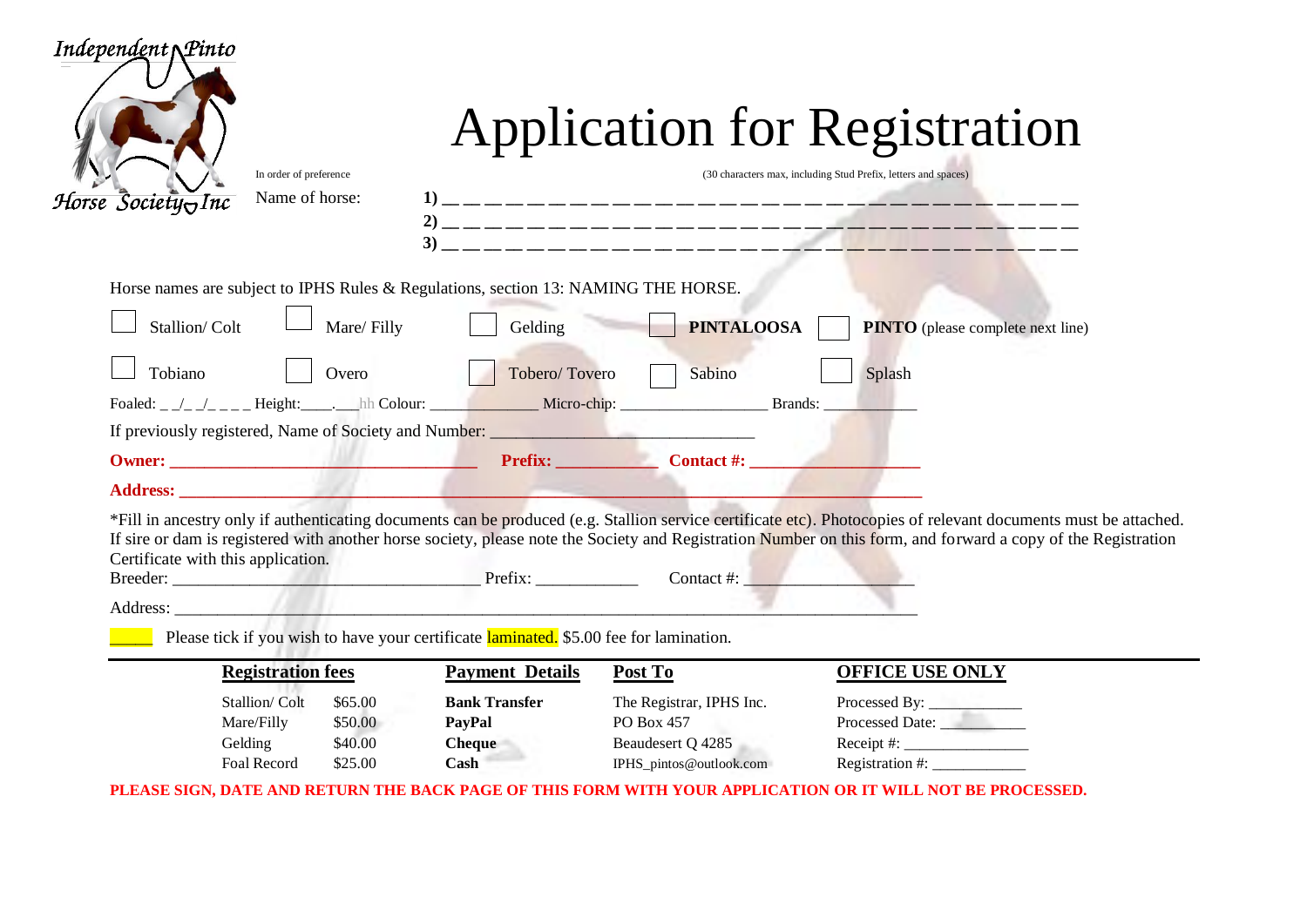

# Application for Registration continued

### HORSES & PONIES 12 MONTHS or LESS - MUST FOAL REGISTER for COLT, FILLY or GELDING

HORSES & PONIES 12 MONTHS – 2 YEARS May either Foal Register Colts, Fillies or Geldings but will be required to upgrade to adult registration before obtaining the age of 4 years OR may apply for adult registration from 12 months of age. **STALLIONS/COLTS** - **Unregistered Stallions** (or stallions that are not registered with a recognized breed Society/ Association) will be required to supply a current Veterinary Certificate of soundness and registration application form. **Stallions** that are registered and **upgraded** with another Breed Association will not be required to send a new Veterinary Certificate with the IPHS registration application but must provide a copy of the relevant registration certificate from its respective breed association.

#### HORSES & PONIES 2 YEARS AND OLDER

Will be adult registered unless previously foal recorded but will be required to upgrade to adult registration before obtaining the age of 4 years

- 1. This form should be accompanied by a copy of a service certificate (if applicable).
- 2. Include 4 clear photos: 1 nearside, 1 offside, 1 front, 1 rear. When sending your photos please make sure each one has your horses name on it ie; 'Jigsaw 1' 'Jigsaw  $2'$
- 3. If parentage cannot be proven DO NOT fill out Sire & Dam sections your Pinto's registration certificate will be issued with 'UNKNOWN' recorded in these sections. Parentage copy of Mare or Stallion Registration Certificate from another association must be Included as Proof.
- 4. Appropriate fee to be paid. Payments received are considered 'pending' until applications are approved and finalized. Payments will be returned promptly should any application be declined.
- 5. Proof of ownership should also be supplied such as Registration Certificate with another society or receipt of purchase if possible
- 6. Where owner is under 18 years parent/guardians signature is required.

| <b>Registration fees</b> |         | <b>Payment Details</b> | Post To                  | <b>OFFICE USE ONLY</b>                             |
|--------------------------|---------|------------------------|--------------------------|----------------------------------------------------|
| Stallion/Colt            | \$65.00 | <b>Bank Transfer</b>   | The Registrar, IPHS Inc. | Processed By: $\_\_\_\_\_\_\_\_\_\_\_\_\_\_\_\_\_$ |
| Mare/Filly               | \$50.00 | <b>PayPal</b>          | PO Box 457               | <b>Processed Date:</b>                             |
| Gelding                  | \$40.00 | <b>Cheque</b>          | Beaudesert Q 4285        |                                                    |
| Foal Record              | \$25.00 | Cash                   | IPHS_pintos@outlook.com  | Registration #:                                    |